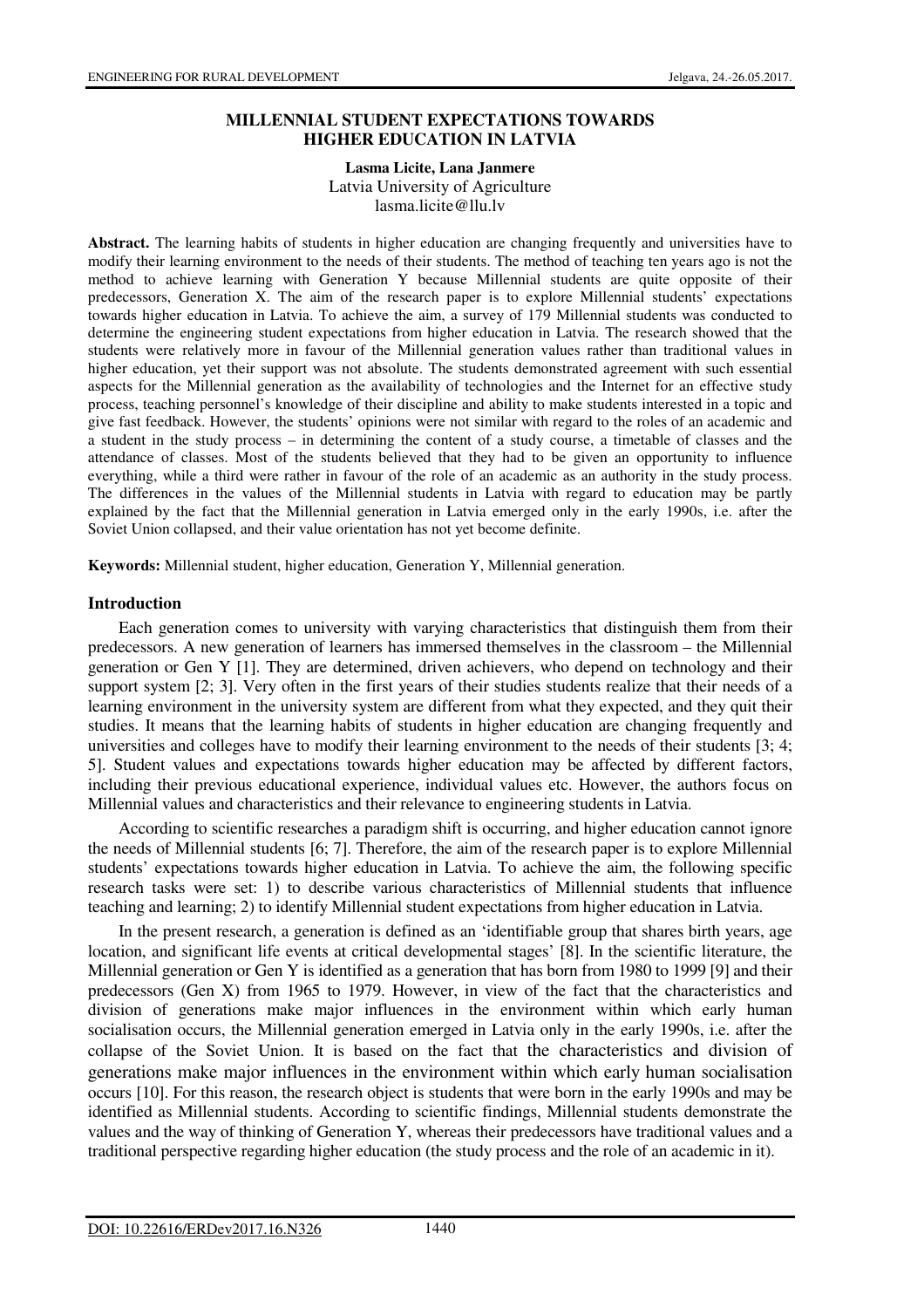# **Materials and methods**

The research was based on a questionnaire survey, in which engineering students were asked what their dream university should look like. The purpose of the questionnaire survey was to explore the engineering students' expectations towards higher education in Latvia. At present, the first phase of the survey is implemented – a pilot study at the Latvia University of Agriculture, which is the second largest university in Latvia, in which engineers of various fields are prepared and one of the objectives of which is the enhancement of quality of studies in STEM (Science, Technology, Engineering and Mathematics). Therefore, on the one hand, an examination of students' expectations is necessary for the purpose of identifying the values of the Millennial generation in higher education, while, on the other hand, it is an important step towards identifying the students' opinions and defining measures aimed at enhancing the quality of STEM studies.

The questionnaires were handed out to 179 first and second year students of different engineering programmes at the Latvia University of Agriculture and were collected back after being filled in. The survey period was from 10 December to 21 December 2016.

The questionnaire used 39 aspects of university performance as indicators to measure the student expectations, which involved the physical environment for studies, the performance of academics, the process of studies and the roles of fellow students and the family. Student expectations were measured on a semantic differential scale of seven categories, and each of the suggested 39 university aspects was expressed as a pair of two opposite assertions. In every pair of assertions, one of the assertions reflected the opinion of the Millennial generation about the university, while the other showed the values of Generation X. In this way, examining every pair of assertions allowed identifying the values of a generation which students associated themselves with. Choosing a category from 1 to 3 meant that students preferred the values of the Millennial generation, while the choice of a category from 5 to 7 indicated an opinion of someone from Generation X. However, the choice of a category numbered 4 indicated a neutral opinion, showing no concrete value preference. Central trend and dispersion indicators, i.e. the arithmetic mean and standard deviation were employed in processing and analysing the survey data.

## **Results and discussion**

*Characteristics of Millennial students.* The Millennial Student is the largest and most diverse generation to ever attend university. They are unlike their predecessors, who attended college or university 10, 15, or 20 years ago [11]. Their collective personality, thought processes, and educational tendencies are unique to traditional educational practices and environments. Notable characteristics that define this generation are: lack of professional boundaries influenced by socialization, a need to have immediate feedback, a sense of entitlement, lack of critical thinking skills, unrealistic expectations, a high level of parental involvement, and an expected "how to" guide to succeed in and out of the classroom. The Millennials want to spend less time on tasks and reach success with little effort [12]. During the research, there were identified several characteristics of Millennial students regarding their expectations towards the study environment, the study process, lecturers, course mates and parents' role in the study process.

*Physical environment*. Learning environments are changing and learning is not based on a classroom anymore. Learning is happening anywhere and today's students are learning in diverse environments. Every place can become a learning atmosphere where knowledge can be discovered or reflected [7]. Students are not fixed on their classroom and their seat in the library [13]. They make their own decision where they want to do their study or work. Kahl's (2014) research shows that students dream of a digitized campus, where they can study at their pace and time. This includes a Wi-Fi system at the university, which supports students' need of being online [7]. In addition, enough and well equipped computer pools, where students can do their assignment. Students are technology mobilized [3; 14] and they are requesting the same for their study environment. Technology is the new learning tool and students are seeking to use this tool constantly.

*Lecturers' role in a study process*. Lecturers became more of motivators and entertainers instead of teachers [7]. Providing knowledge became a secondary criterion to teach students after keeping students interested on the subject. Especially with the short-term concentration span of Millennials, teaching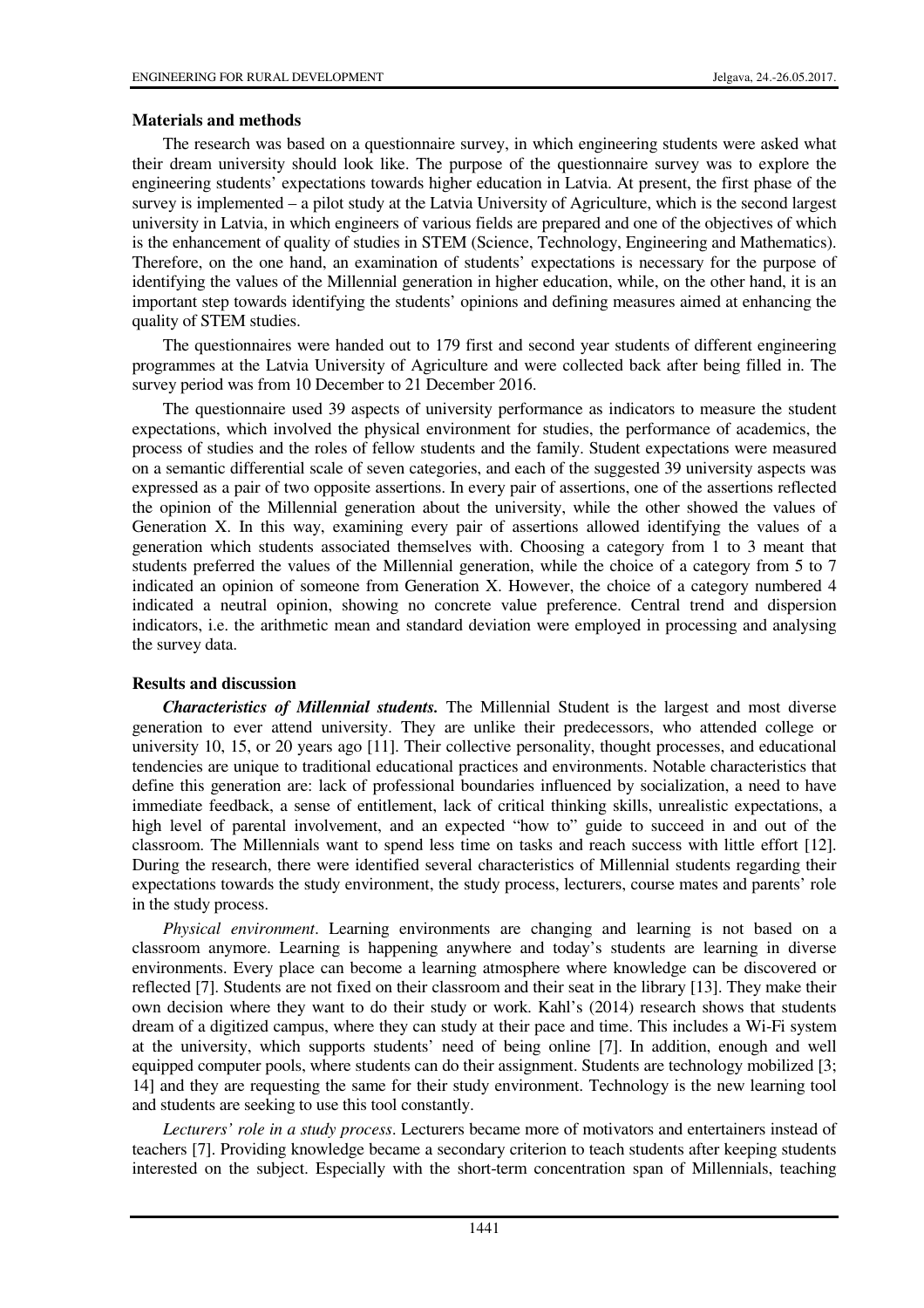needs to be modified [6]. Lecturers have to switch regularly to different teaching and learning methods to keep students concentrated on the subject and the course [15]. The best-proven way is through students' engagement in classes and in-deep discussions on the topic [16].

Students are also expecting of their "perfect" lecturer, who should be knowledgeable in their field. Knowledge means more than to know what is written in the textbook. Students are eagle to combine knowledge between classroom and industry [17]. That means, a lecturer also should know about practical use of knowledge in the industry.

Since students have a deep interest in technology, they are looking forward to have technology part of their classroom experiences [3; 14]. Students are also dreaming about more possibilities to do their assignments in study rooms outside on campus. Students want to stay in the university doing their assignment to ensure that they have fast access to resources (library) or support (lecturer/course mates). All the same, these study rooms should be opened 24 hours 7 days a week. Students prefer to control their pace and time through their study and dreaming of these 24/7 study rooms [7]. As research studies show, then an appetite for new technologies should be encouraged, not prohibited, and the educational system should take advantage of it [18].

*Course mates and parents' role in a study process.* Millennials feel they are special. This generation is comprised of students who have been taught that we are "all winners" just for participating. Millennials are more likely to be accompanied by their parents. These commonly called "helicopter" parents are much more involved with today's college student and desire to be part of their child's college life. Millennial parents want to be an integral part of decisions made concerning academic scheduling and extracurricular activities [2]. In the case of course mates, Millennials rely on recommendations from peers and friends more than from experts which refers to the course mates' importance of their lives [19].

*Study process.* Millennial students have changed the learning and teaching methods [20]. Active learning [21] became the framework of learning. Students are not passively listening to lecturers and taking notes. Learning happens through conversation and practical approaches. They prefer to be involved in the learning process and drive their learning via their interests [7]. Interest [6] of learning a subject became the central point in today's teaching and learning. It can be concluded that the higher education paradigm shifts from teacher-centered to learning-centered classrooms, so do the styles of communicating information to students. Educators provide the platform and mechanism for learning by effectively reaching students with content. In the past, content has been delivered with a traditional focus. The instructor was the "sage on stage" and completely controlled the learning environment by delivering content through lectures often using PowerPoint slides. Instructors using this type of delivery style will encounter more difficulty in reaching today's university students. Reaching this generation requires educators who better understand their audience and work in collaboration with their audience to use a variety of instructional delivery methods to engage students within their own learning process [22]. All information needs to be short and fast. Information is for proceeding through an event, and not for reflecting on it. Today's generation does not prefer to read long academic texts, instead they are looking for key points and discussing these points [23].

Also, Millennial students are less comfortable working independently. They are team oriented. Independent work has a higher risk of personal failure and, therefore, the Millennial students are not as confident working alone. As a result, students prefer to work cooperatively [24] on projects and participate within collaborative group settings.

Millennial student understanding of learning is based on different learning techniques and needs to be recognized, e.g. the practice of interactive teaching and student centered teaching in classrooms needs to be more intensively practice. These students are not willing to sit in a classroom for hours and listen to their lecturers. Learning needs to be more flexible and fun [7]. Gaining knowledge is not only based on textbooks, it becomes more a practice to use technological devices for research on knowledge and discuss a question via the Internet or social media [3]. Students instantly have information at their disposal through the Internet, text messaging, instant messaging, and other forms of telecommunication. They have total access to each other and information twenty-four hours a day, seven days a week (commonly referred to as 24/7) [22]. This has led to wanting instant access and immediacy in responses [22]. Emailing is considered extremely outdated due to response lag time. Instant messaging and text messaging provide the immediacy they want. They have been technologically stimulated throughout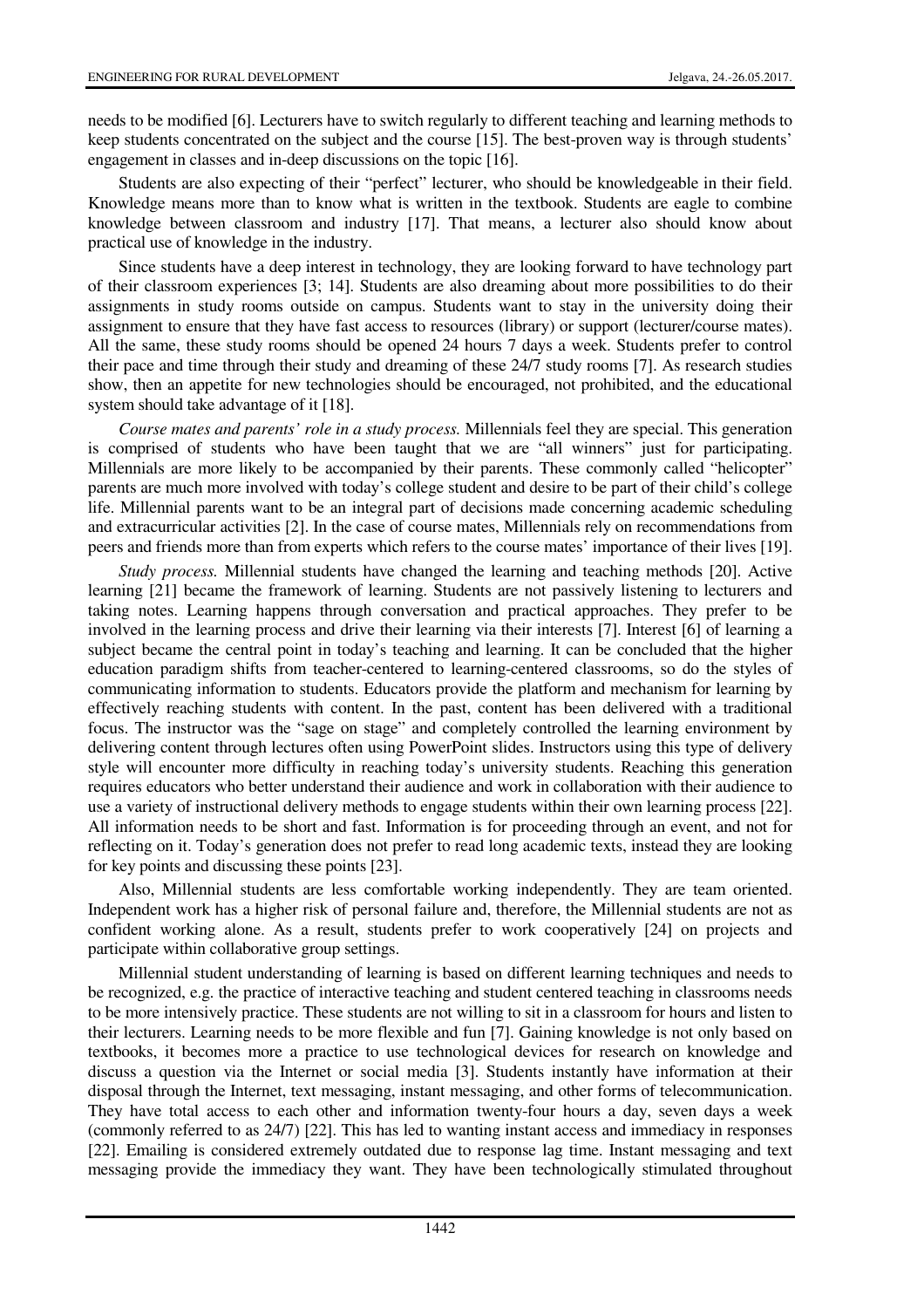their childhood and demand this connectivity as they matriculate through university. Also, Millennial students are a generation that yearns for feedback. They thrive on constant feedback and become paralyzed, often unable to proceed forward, without feedback and direction.

*Millennial student expectations towards higher education in Latvia.* The ratings of the physical environment for studies by the engineering students demonstrated their agreement with the Millennial generation values, as they pointed out that amenities, the arrangement of seats in a room for studies, Wi-Fi availability and an interactive blackboard were important for them. The average ratings of the mentioned aspects were in the range of 2.34-2.80. This indicates that in Latvia it is important for Millennial students to have an Internet connection and modern technologies available in the process of studies. Technologies, in the students' opinion, is a new learning tool and students are seeking to use this tool constantly. However, in a case where there is a choice between information available on a projector/screen and an inspirational story told by an academic (the average rating was 2.36), most of the students were in favour of the latter, pointing to the role of the human factor in the physical environment for studies. However, the arrangement of the physical environment was mainly viewed by the engineering students as a classical auditorium – an amphitheatre (the average rating was 4.73), in which the places of an academic and students are clearly separated. A round table, at which all could be seated, was less preferred by the students (22 %).

In characterising an ideal academic and his/her performance, the students stressed the availability of all materials for studies in the e-environment as the key priority (the average rating was 1.58). The average rating of this aspect was absolutely highest among all the aspects suggested in the survey, reflecting a characteristic of students as the Millennial generation – to study at a convenient time and place. As regards the aspects "Theory is very important", "Evaluations of student performance are done regularly, within the prescribed period", "Lecturer speaking skills are not relevant, but the speech content is important", "Questions are asked at the end of a class" and "The academic has to inform students about the latest developments regarding the course", the opposites of the mentioned aspects: "The academic talks less about theory, but gives more examples" (the average rating was 2.82), "The academic evaluates student performance early" (2.63), "The academic can speak in an inspiring manner" (2.25), "Questions may be asked during the entire class" and "The academic is able to inform students about all the latest developments in the university" (2.68) were more important for most of the students. This indicates that students in Latvia agree with the values of Millennial students in respect to an ideal academic, i.e. such factors as the ability of the academic to inspire students and make them interested in any particular topic in order to comprehend the topic's idea and significance. The academic's ability to provide knowledge beyond textbooks or give real-life examples from the industry is important as well.

However, most of the students were not able to give a concrete answer regarding taking lecture notes and giving marks to students and were unable to choose between the aspect "Taking lecture notes are not obligatory during classes" and the aspect "Taking lecture notes are obligatory during classes" (the average rating was 4.17) as well as between the aspect "The academic orally evaluates every student's achievements regularly" and the aspect "The academic performs student evaluations only formally, giving marks to the students" (4.17). The results acquired were quite contradictory because, as mentioned above, an inspiring academic who supplied all the materials in the environment of e-learning and evaluated student performance early was important for the students. However, the students were not sure about the roles of formal and informal evaluations performed and about taking lecture notes during their classes, yet they expected that the content of their courses would be available in the virtual environment. The research results indicated that the students' value orientation was not stable and they unanimously favoured neither Millennial nor traditional values.

As regards the role of fellow students, the students mainly reflected the characteristics of the Millennial generation, as they perceived their fellows as friends (the average rating was 2.19). Extracurricular events jointly held with fellow students (the average rating was 2.52), fellow students' help with studies (2.37) and an opportunity to communicate via social networks (2.77) were important as well. It is interesting that parental support in studies was relatively important (the average rating was 3.34), which indicated the dependence of Millennial generation students on their families and the role of their families in their lives.

An analysis of the organisation and management of the process of their ideal studies showed that the students' opinions were relatively diverse and varied, which was evidenced by the standard deviation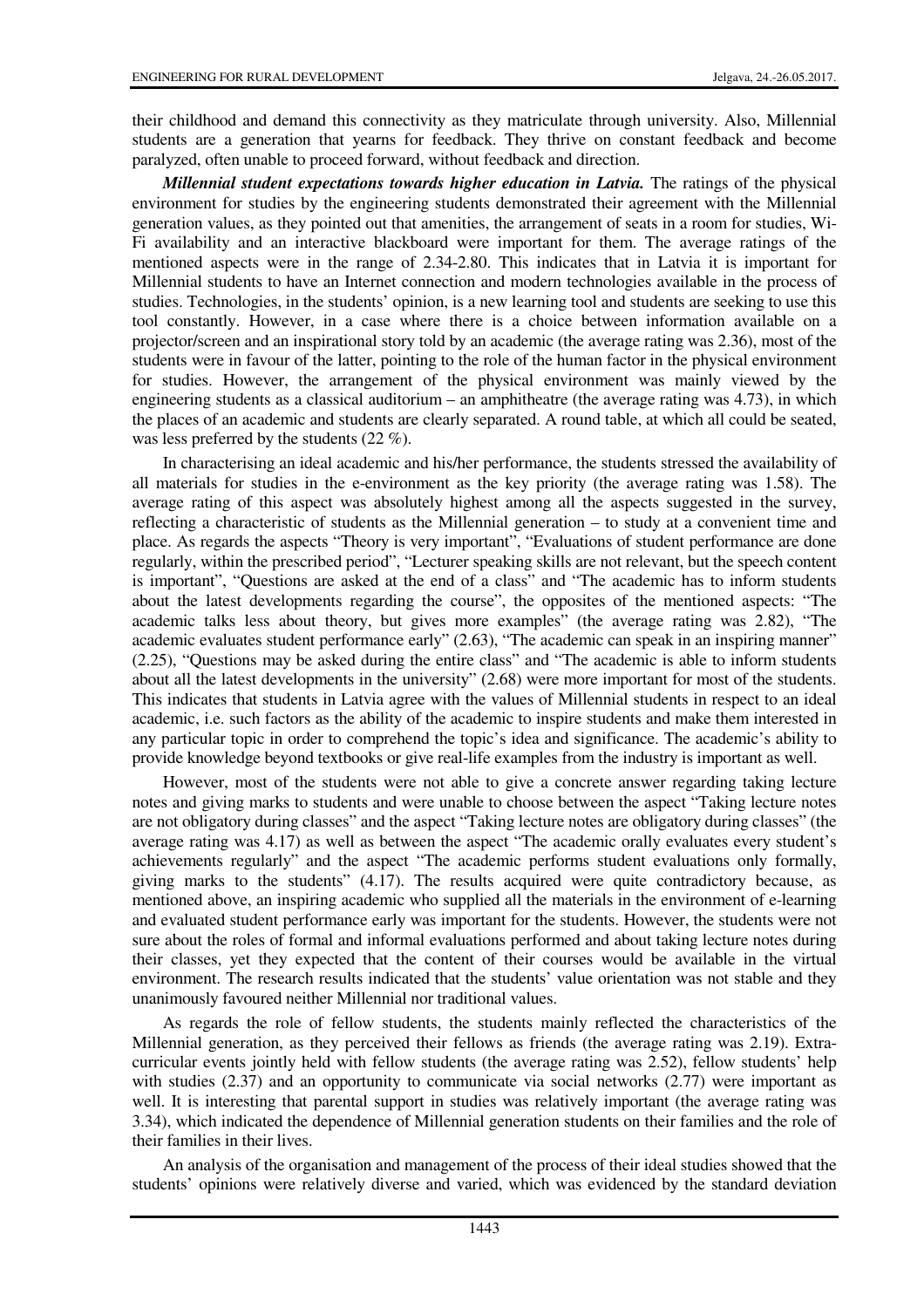that in some instances reached a value of 1.9, indicating the instability of the average value and respondent differences. Higher ratings were given to the use of IT in classes (the average rating was 2.48) and the variation of teaching methods during one class (2.61). However, the opinions were more diverse regarding whether students should influence various aspects related to the study process through giving them an opportunity to determine the content of courses, a timetable of classes and the frequency of attendance of classes or to suggest ideas for tackling some problems. Most of the students believed that they had to be given an opportunity to influence everything (the average rating ranged from 3.10 to 3.89), while a relatively high percentage of the students (20-30 %) were rather in favour of the right of an academic to determine all the above-mentioned, thereby considering the academic to be an authority relative to students.

In the students' opinion, their studies have to be cheerful and entertaining, instead of serious (the average rating was 3.31). It was agreed by 57 % of the respondents, while 25 % could not give a concrete answer. In view of the fact that a third relied on their academic as an authority, it was possible to conclude that the "factor of entertainment" in their studies was expected from someone who delivered a lecture in front of the audience instead of from themselves.

When rating various aspects of higher education, the variance in the engineering students' opinions indicated the heterogeneity of this group and differences in value orientation. It was reflected in each aspect's average rating value, which mainly ranged from 3 to 4 and indicated the tendency of students to be relatively more in favour of the Millennial generation values in education, yet this support was not absolute. The variance in some aspects was so great that each category from 1 to 7 was represented by a similar number of respondents, and a category having a predominance of supporters or the aspect mode tended to shape the average value.

## **Conclusions**

- 1. The Millennial generation is currently enrolled in higher education with a new set of characteristics and values. In the scientific literature, the Millennial generation is identified as a generation that was born from 1980 to 1999, yet in Latvia this generation emerged only in the early 1990s, i.e. after the collapse of the Soviet Union. Millennial students demonstrate the values and the way of thinking of the Millennial generation, whereas their predecessors (Generation X) have traditional values and a traditional perspective regarding higher education.
- 2. Students in Latvia were relatively more in favour of Millennial generation values rather than traditional values in higher education, yet their support was not absolute. The students demonstrated agreement with such essential aspects for the Millennial generation as the availability of technologies and the Internet for an effective study process, teaching personnel's knowledge of their discipline and ability to make students interested in a topic and give fast feedback, as well as an attractive study process.
- 3. In Latvia, Millennial students' opinions were not similar with regard to the roles of an academic and a student in the study process – in determining the content of a study course, a timetable of classes and the attendance of classes. Most of the students believed that they had to be given an opportunity to influence everything, while a third were rather in favour of the role of an academic as an authority in the study process
- 4. In view of the fact that in Latvia Millennial students' value orientation is not stable and they unanimously favour neither Millennial nor traditional values, any academic faces a great challenge to work with this generation. Today's educators/lecturers must understand their Millennial generation audience. By understanding Millennial students and how they learn, the educator will be more successful in creating a learning centered environment.
- 5. Further studies should be implemented to deeper understand students' understanding of and expectations towards higher education and to identify possibilities for how this understanding could be realized in higher education in Latvia.

## **Acknowledgement**

The paper was supported by the National Research Programme 5.2 "Economic Transformation, Smart Growth, Governance and Legal Framework for the State and Society for Sustainable Development - a New Approach to the Creation of a Sustainable Learning Community (EKOSOC-